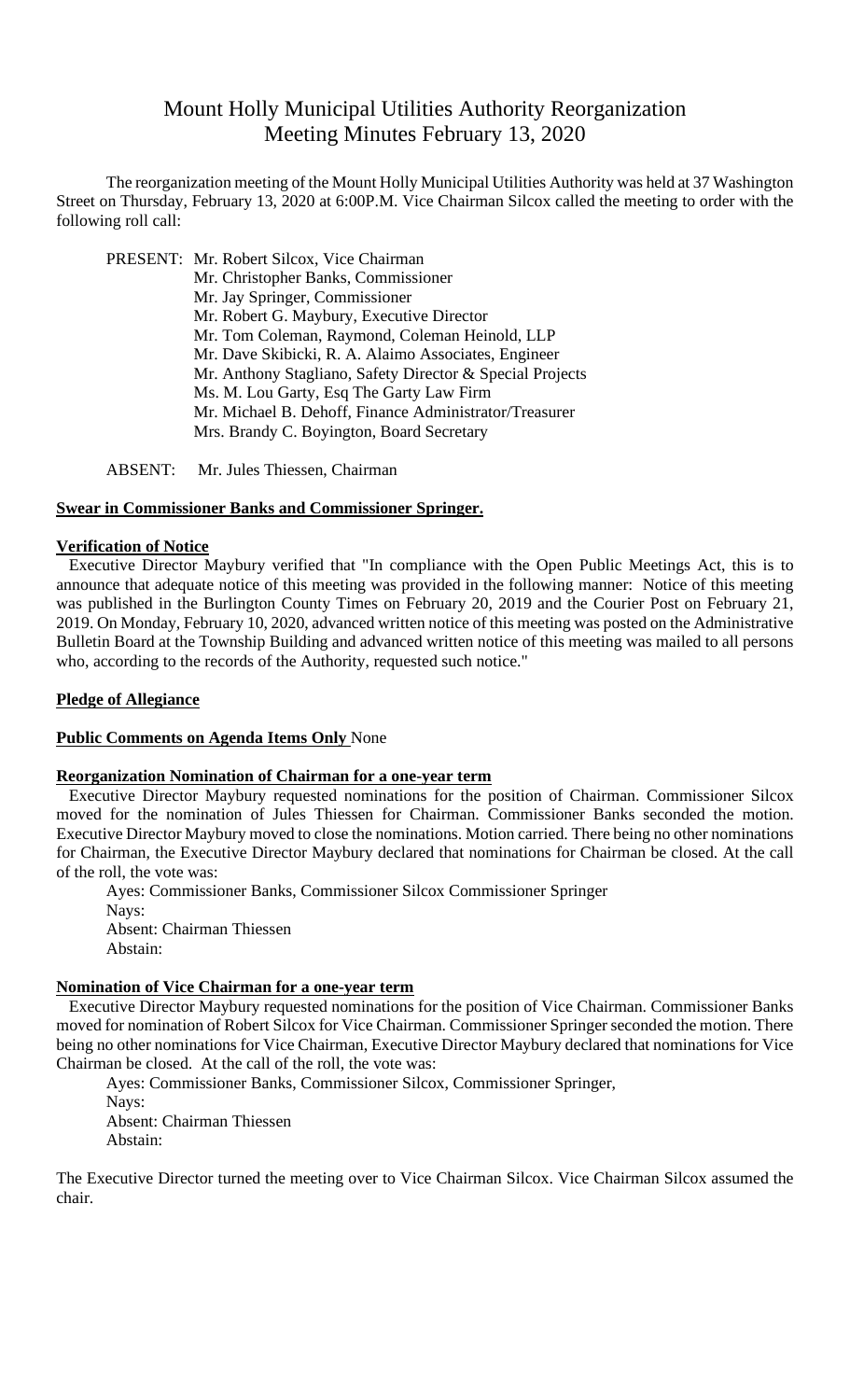#### **Nomination of Treasurer**

Vice Chairman Silcox requested nominations for the position of Treasurer. Vice Chairman Silcox nominated Michael Dehoff for the position of Treasurer. Commissioner Banks seconded the motion. Vice Chairman Silcox moved to close the nominations. Motion carried. There being no further nominations for Treasurer, Vice Chairman Silcox declared the nominations for Treasurer closed. At the call of the roll the vote was:

Ayes: Commissioner Banks, Commissioner Silcox, Commissioner Springer,

Nays: Absent: Chairman Thiessen

Abstain:

#### **Nomination of Secretary**

Vice Chairman Silcox requested nominations for the position of Secretary. Commissioner Banks nominated Brandy C. Boyington for the position of Secretary. Commissioner Springer seconded the motion. Vice Chairman Silcox moved to close the nominations. Motion carried. There being no further nominations for Secretary, Vice Chairman Silcox declared the nominations for secretary closed. At the call of the roll the vote was:

Ayes: Commissioner Banks, Commissioner Silcox, Commissioner Springer Nays: Absent: Chairman Thiessen Abstain:

#### **Resolution 2020-10** A resolution authorizing a professional services contract for Consulting Engineering for the Mt. Holly Municipal Utilities Authority for a 1-year term (Contract # 2020-03) with Alaimo Associates.

Commissioner Banks moved for the approval of Resolution 2020-10. Commissioner Springer seconded the motion. At the call of the roll the vote was:

Ayes: Commissioner Banks, Commissioner Silcox, Commissioner Springer Nays:

Absent: Chairman Thiessen Abstain:

**Resolution 2020-11** A resolution authorizing a professional service contract for Environmental Consulting Engineer for the Mt. Holly Municipal Utilities Authority for a 1-year term (Contract #2020-04) with Environmental Resolutions Inc.

Commissioner Banks moved for the approval of Resolution 2020-11. Commissioner Springer seconded the motion. At the call of the roll the vote was:

Ayes: Commissioner Banks, Commissioner Silcox, Commissioner Springer

Nays:

Absent: Chairman Thiessen Abstain:

**Resolution 2020-12** A resolution authorizing a professional services contract for Solicitor for Mt. Holly Municipal Utilities Authority for a 1-year term (Contract # 2020-07) with Raymond, Coleman, Heinold LLP.

Commissioner Springer moved for the approval of Resolution 2020-12. Commissioner Banks seconded the motion. At the call of the roll the vote was:

Ayes: Commissioner Banks, Commissioner Silcox, Commissioner Springer

Nays:

Absent: Chairman Thiessen Abstain:

**Resolution 2020-13** A resolution authorizing a professional services contract for Special Counsel for the Mt. Holly Municipal Utilities Authority for a 1-year term (Contract # 2020-05) with The Garty Law Firm.

Commissioner Banks moved for the approval of Resolution 2020-13. Commissioner Springer seconded the motion. At the call of the roll the vote was:

Ayes: Commissioner Banks, Commissioner Silcox, Commissioner Springer Nays: Absent: Chairman Thiessen

Abstain: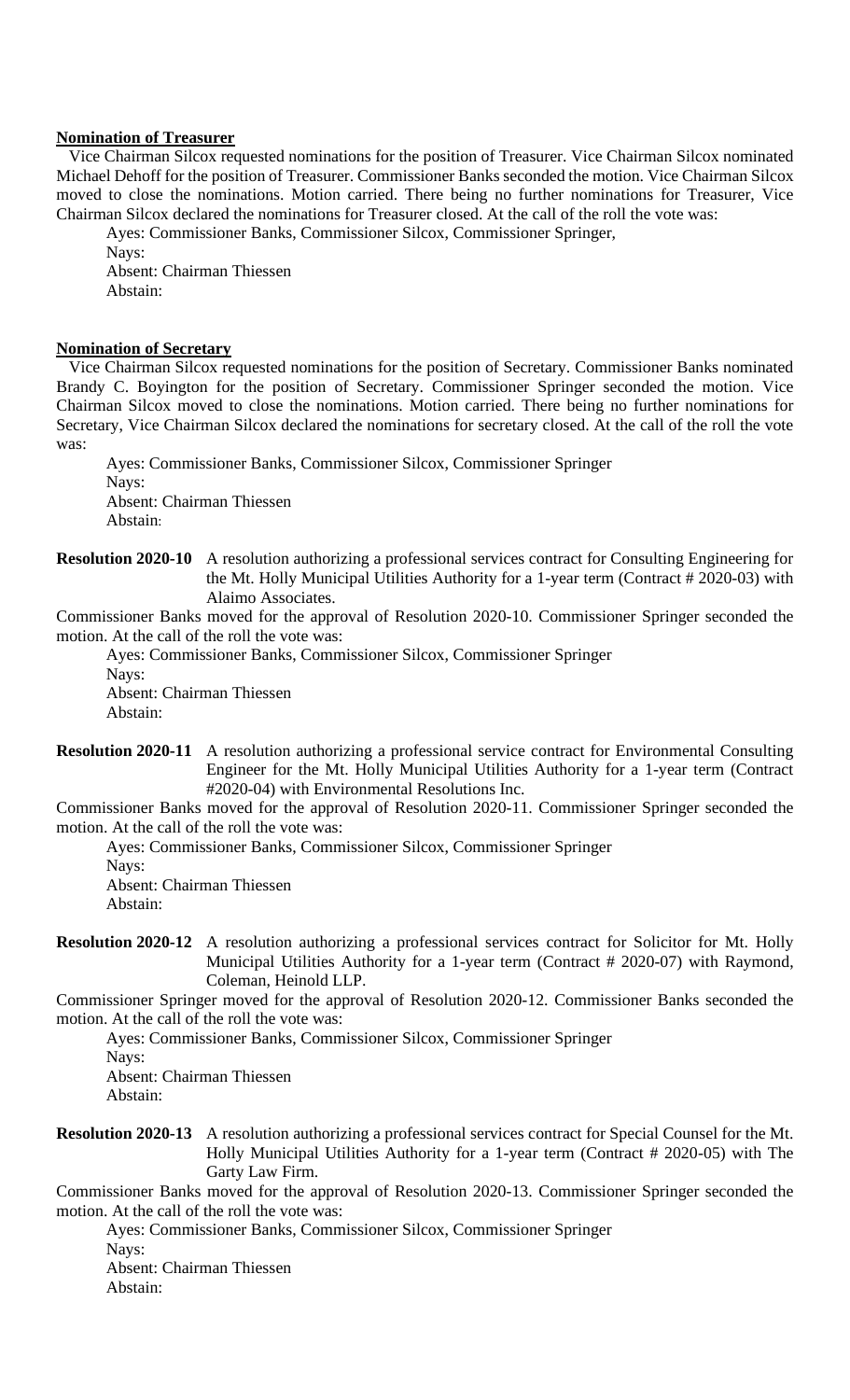**Resolution 2020-14** A resolution authorizing a professional services contract for Bond Counsel for Mt. Holly Municipal Utilities Authority for a 1-year term (Contract #2020-01) with Parker McCay P.A.

Commissioner Springer moved for the approval of Resolution 2020-14. Commissioner Banks seconded the motion. At the call of the roll the vote was:

Ayes: Commissioner Banks, Commissioner Silcox, Commissioner Springer Nays: Absent: Chairman Thiessen

Abstain:

**Resolution 2020-15** A resolution authorizing a professional services contract for Labor Counsel for the Mt. Holly Municipal Utilities Authority. (Contract # 2020-08) with The Garty Law Firm.

Commissioner Banks moved for the approval of Resolution 2020-15. Commissioner Springer seconded the motion. At the call of the roll the vote was:

Ayes: Commissioner Banks, Commissioner Silcox, Commissioner Springer

Nays:

Absent: Chairman Thiessen Abstain:

#### **Resolution 2020-16** A resolution authorizing an extraordinary unspecifiable service contracts for Computer Systems Consultant for the Mt. Holly Municipal Utilities Authority for a 1-year term (Contract #2020-02) with Hawkins Technologies.

Commissioner Silcox moved for the approval of Resolution 2020-16. Commissioner Banks seconded the motion. At the call of the roll the vote was:

Ayes: Commissioner Banks, Commissioner Silcox, Commissioner Springer

Nays:

Absent: Chairman Thiessen Abstain:

**Resolution 2020-17** A resolution authorizing a professional services contract for Risk Management Consultant for Mt. Holly Municipal Utilities Authority for a 1-year term (Contract #2020-06) with Insurance Management Inc.

Commissioner Banks moved for the approval of Resolution 2020-17. Commissioner Springer seconded the motion. At the call of the roll the vote was:

Ayes: Commissioner Banks, Commissioner Silcox, Commissioner Springer Nays:

Absent: Chairman Thiessen Abstain:

**Resolution 2020-18** A resolution designating the official newspapers of the Mt. Holly Municipal Utilities Authority.

Commissioner Springer moved for the approval of Resolution 2020-18. Commissioner Banks seconded the motion. At the call of the roll the vote was:

Ayes: Commissioner Banks, Commissioner Silcox, Commissioner Springer

Nays: Absent: Chairman Thiessen Abstain:

**Resolution 2020-19** A resolution designating WSFS Bank as the main banking institution for the Mt. Holly Municipal Utilities Authority.

Commissioner Banks moved for the approval of Resolution 2020-19. Commissioner Springer seconded the motion. At the call of the roll the vote was:

Ayes: Commissioner Banks, Commissioner Silcox, Commissioner Springer

Nays: Absent: Chairman Thiessen Abstain:

**Resolution 2020-20** A resolution designating Robert G. Maybury as Public Agency Compliance Officer (PACO) for the Mt. Holly Municipal Utilities Authority for the current calendar year.

Commissioner Springer moved for the approval of Resolution 2020-20. Commissioner Banks seconded the motion. At the call of the roll the vote was:

Ayes: Commissioner Banks, Commissioner Silcox, Commissioner Springer Nays: Absent: Chairman Thiessen

Abstain: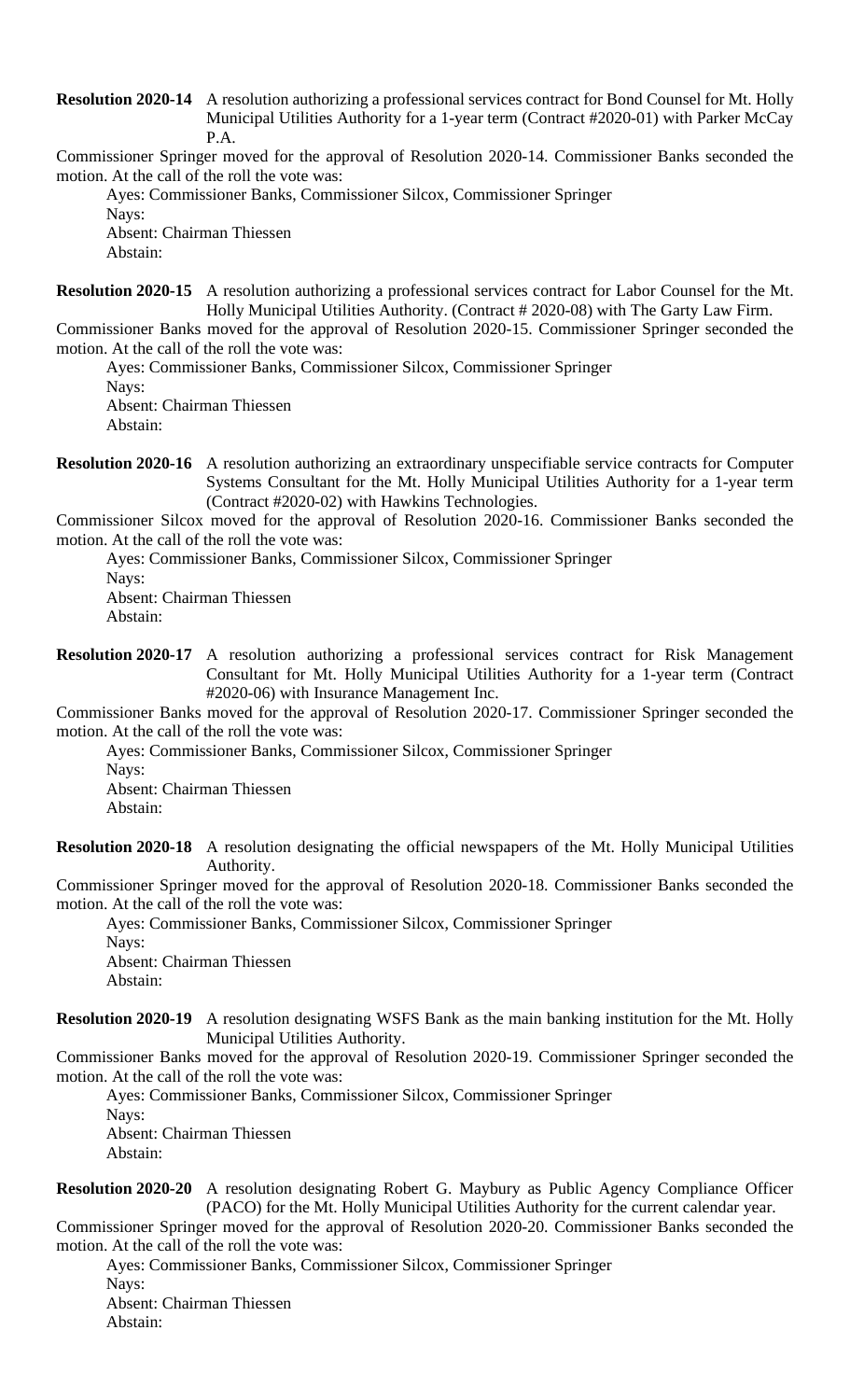**Resolution 2020-21** A resolution of the Mt. Holly Municipal Utilities Authority authorizing meetings for the year 2020 through the 2021 reorganization meeting.

Commissioner Banks moved for the approval of Resolution 2020-21. Commissioner Springer seconded the motion. At the call of the roll the vote was:

Ayes: Commissioner Banks, Commissioner Silcox, Commissioner Springer Nays: Absent: Chairman Thiessen

Abstain:

**Resolution 2020-22** A resolution adopting the Mt. Holly Municipal Utilities Authority's anti discrimination policy.

Commissioner Springer moved for the approval of Resolution 2020-22. Commissioner Banks seconded the motion. At the call of the roll the vote was:

Ayes: Commissioner Banks, Commissioner Silcox, Commissioner Springer

Nays:

Absent: Chairman Thiessen Abstain:

**Resolution 2020-23** A resolution authorizing actions to be performed on behalf of the Mt. Holly Municipal Utilities Authority.

Commissioner Banks moved for the approval of Resolution 2020-23. Commissioner Springer seconded the motion. At the call of the roll the vote was:

Ayes: Commissioner Banks, Commissioner Silcox, Commissioner Springer Nays:

Absent: Chairman Thiessen Abstain:

 **Resolution 2020-24** A resolution appointing Robert G. Maybury as the Mount Holly Municipal Utilities Authority's Insurance Fund Commissioner.

Commissioner Springer moved for the approval of Resolution 2020-24. Commissioner Banks seconded the motion. At the call of the roll the vote was:

Ayes: Commissioner Banks, Commissioner Silcox, Commissioner Springer Nays: Absent: Chairman Thiessen Abstain:

**Resolution 2020-25** A resolution of the Mt. Holly Municipal Utilities Authority approving the cash management plan of the Mount Holly Municipal Utilities Authority for fiscal year 2020. Commissioner Banks moved for the approval of Resolution 2020-25. Commissioner Springer seconded the

motion. At the call of the roll the vote was:

Ayes: Commissioner Banks, Commissioner Silcox, Commissioner Springer

Nays: Absent: Chairman Thiessen Abstain:

# **Approval of Minutes**

Commissioner Banks moved for the approval of Regular Meeting Minutes and Executive Minutes of January 2020. Commissioner Springer seconded the motion. The vote at the call of the roll was:

Ayes: Commissioner Banks

Nays:

Absent: Chairman Thiessen

Abstain: Commissioner Silcox, Commissioner Springer

# **Old Business**

**Resolution 2020-06** A resolution approving **S-3** application for approval of sewer construction plans between The Mt. Holly Municipal Utilities Authority and for Fountain Square in Westampton Township.

Commissioner Banks moved for the approval of Resolution 2020-06. Commissioner Springer seconded The motion. At the call of the roll the vote was:

Ayes: Commissioner Banks, Commissioner Silcox, Commissioner Springer Navs: Absent: Chairman Thiessen

Abstain: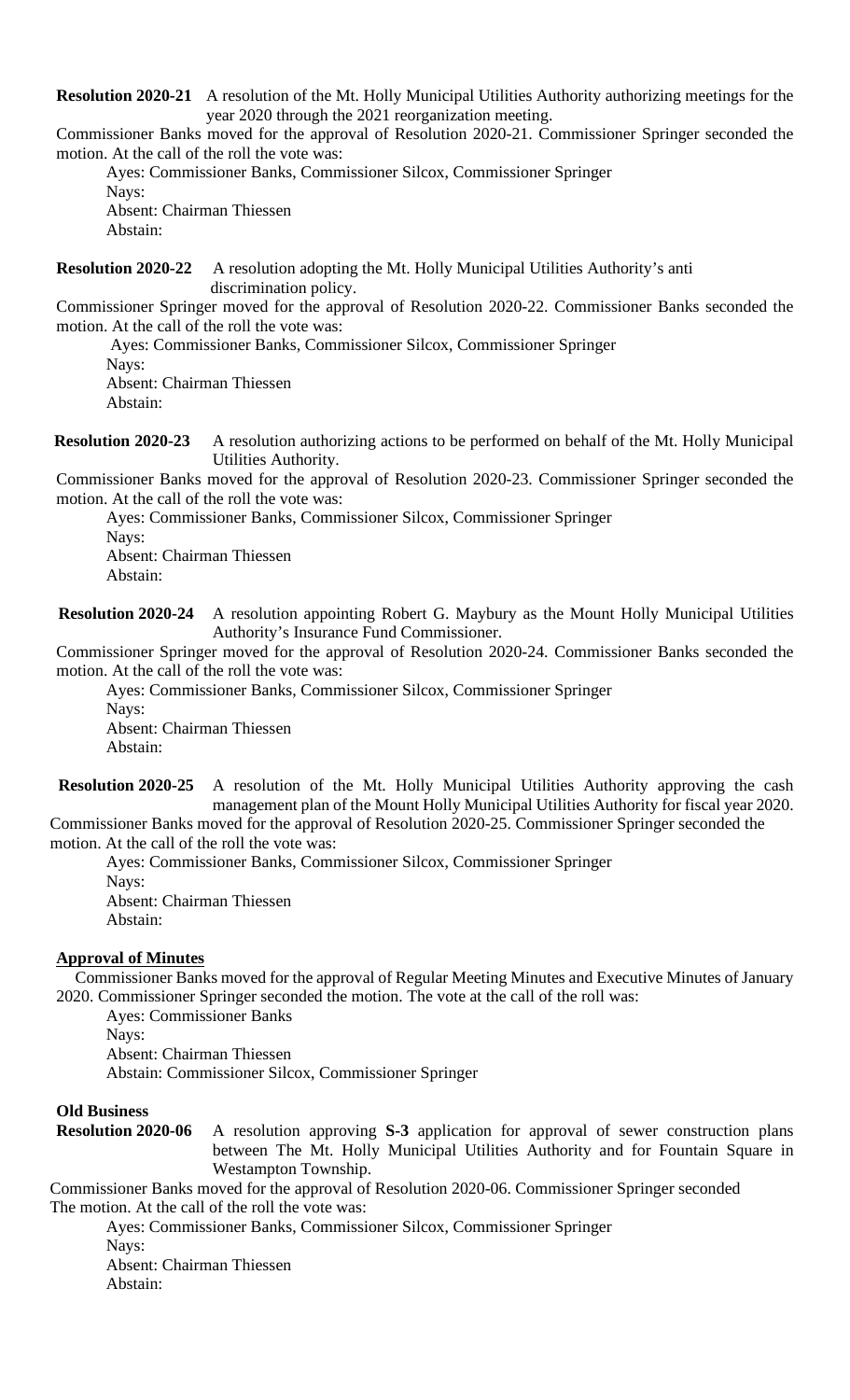# **New Business**

**Resolution 2020-30** A resolution of the Mt. Holly Municipal Utilities Authority to increase the Ron Nicholson Scholarship amount to \$2,000 effective 2020.

Commissioner Springer moved for the approval of Resolution 2020-30. Commissioner Banks seconded the motion. At the call of the roll the vote was:

Ayes: Commissioner Banks, Commissioner Silcox, Commissioner Springer Nays: Absent: Chairman Thiessen Abstain:

**Resolution 2020-31** A resolution of the Mt. Holly Municipal Utilities Authority authorizing the sale of surplus personal property no longer needed for public use through an online auction (GOV DEALS).

Commissioner Banks moved for the approval of Resolution 2020-31. Commissioner Springer seconded The motion. At the call of the roll the vote was:

Ayes: Commissioner Banks, Commissioner Silcox, Commissioner Springer Nays: Absent: Chairman Thiessen

Abstain:

**Resolution 2020-32** A resolution approving refund to MHMUA Employees Commissioner Banks moved for the approval of Resolution 2020-32. Commissioner Springer seconded The motion. At the call of the roll the vote was:

Ayes: Commissioner Banks, Commissioner Silcox, Commissioner Springer Nays: Absent: Chairman Thiessen Abstain:

# **Consent Agenda**:

"All items listed with an asterisk (\*) are considered routine by the Authority and will be enacted by one motion. Should a Commissioner wish to discuss a consent agenda item separately, that item can be removed from the consent agenda and considered in its normal sequence."

\***Resolution 2020-26** A resolution approving the operating expenses for the month of January 2020.

\***Resolution 2020-27** A resolution approving the sewer refunds for the month of January 2020.

- \***Resolution 2020-28** A resolution approving the expenditures for the month of January 2020 from the escrow fund.
- \***Resolution 2020-29** A resolution approving the expenditures for the month of January 2020 from the improvement replacement fund.

Commissioner Springer moved for the approval of consent agenda. Commissioner Banks seconded The motion. At the call of the roll the vote was:

Ayes: Commissioner Banks, Commissioner Silcox, Commissioner Springer Nays: Absent: Chairman Thiessen Abstain:

# **Communications** None

# **To be presented by the public** None

**Report of the Executive Director** The Report of the Executive Director was received. Executive Director Maybury informed the board the iPads will no longer be used in future Board Meetings because the program utilized for the PDF packet upload is no longer available. The Board Secretary will email out the entire board packet in a single PDF document and if any Commissioner wishes to have something printed, it will be printed upon request. Executive Director Maybury continued stating that a total of nine interviews were conducted for the open position of Assistant Superintendent and a hiring/appointment decision should be completed by the March meeting.

**Report of the Engineer** The Report of the Engineer was received. Mr. Skibicki stated that Alaimo is waiting on the Authority's comments to finalize the Wellness area proposal.

**Report of the Operations Superintendent** The Report of the Operations Superintendent was received.